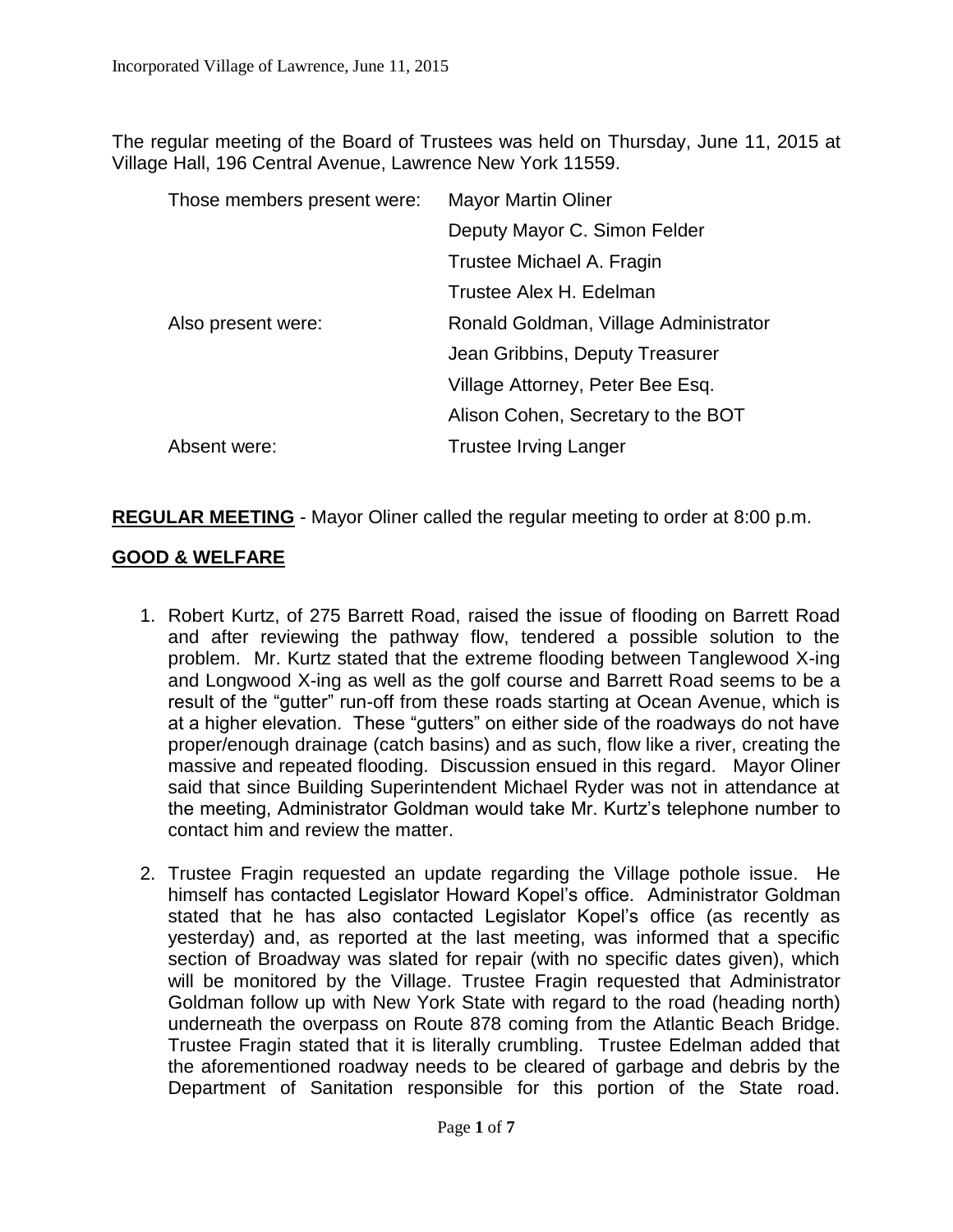Administrator Goldman stated that he would ascertain the responsible party for the trash removal from the State road.

- 3. Trustee Fragin inquired whether there has been any further clarity with regard to the street lighting on Route 878, and its resolution. Mayor Oliner stated that there is a meeting scheduled for Friday, June 19<sup>th</sup>, with Assemblyman Todd Kaminsky to address this as well as other related issues.
- 4. Trustee Fragin raised the issue of the overpass on the Lawrence side of Route 878, over the train tracks; by the Inwood train station, stating that there is a very significant amount of graffiti. Administrator Goldman responded that he had been to this location with Highway Superintendent Robert Daniels earlier in the week and was going to raise the issue later on the meeting under New Business Item #5 – Inwood Station upgrade proposal. The Long Island Railroad owns the overpass, which is "monstrously high" but nevertheless, covered in graffiti. Some discussion ensued in this regard. Administrator Goldman stated that the Village will be reaching out to the L.I.R.R.

#### **NEW BUSINESS**

#### **Approval of minutes:** BOT May 14, 2015

**Board Action:** Mayor Oliner moved the approval of the May 14, 2015 BOT meeting minutes. Trustee Fragin seconded the motion with the noted changes (the corrected spelling of Atty. Scharf's name and deleting the last line of #3 under Good & Welfare). All in favor.

#### **Item 1 – Approve Abstracts #'s**

| <b>General Fund</b>    | #753, 754, 755, 756 |
|------------------------|---------------------|
| <b>Recreation Fund</b> | #179(r), 180        |
| <b>Sewer Fund</b>      | #87,88              |
| <b>Trust Fund</b>      | #273                |
| <b>Payroll</b>         | #2395, 2396         |

**Board Action:** Mayor Oliner moved the approval of General Fund Abstracts #753, #754, #755 and #756. Trustee Fragin seconded the motion. Discussion ensued in this regard. All in favor.

**Board Action:** Mayor Oliner moved the approval of Recreation Fund Abstracts #179(r) and #180. Trustee Fragin seconded the motion. Discussion ensued in this regard. All in favor.

**Board Action:** Mayor Oliner moved the approval of Sewer Fund Abstracts #87 and #88. Trustee Fragin seconded the motion. All in favor.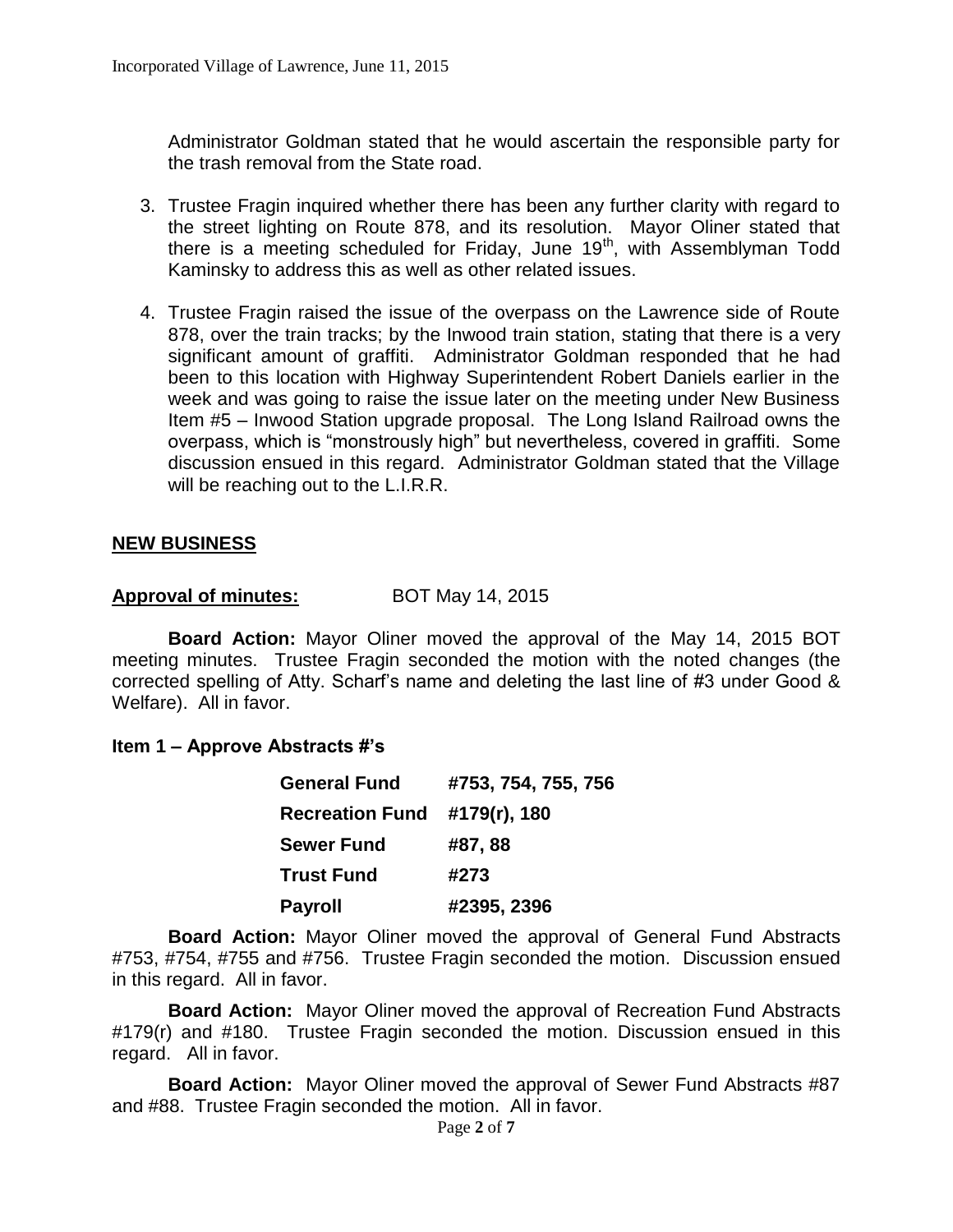**Board Action:** Mayor Oliner moved the approval of Trust Fund Abstract #273. Trustee Fragin seconded the motion. All in favor.

**Board Action:** Mayor Oliner moved the approval of Payroll Abstracts #2395 and #2396. Trustee Fragin seconded the motion. All in favor.

## **Item 2 – Appointments for 2014 – 2015**

**Board Action:** Mayor Oliner moved to appoint Akiva Lubin as the Lawrence Representative to the Town Village Aircraft Safety & Noise Abatement Committee (TVASNAC), filling the remainder of a term of one (1) year, to expire in July of 2015. Deputy Mayor Felder seconded the motion. All in favor.

Trustee Fragin renewed his request from the 5/14/15 BOT meeting for clarification of the expiration dates of the members of the BZA, aside from Mr. Danny Hiller, who was appointed to the remainder of Mr. Lester Henner's term (due to expire June 30, 2015). It was noted by Trustee Fragin and Mayor Oliner that the terms of the remainder of the entire BZA had expired (not including Mr. Hiller). Trustee Fragin stated that he considers it a dereliction of duty on the part of this Board of Trustees not to appoint people for the entire year. Trustee Fragin added that he "thinks it's a mistake and just not the way to run a government, and we shouldn't allow it to continue". Mayor Oliner said this was duly noted.

### **Item 3 - Continuation of Public Hearing to amend the Village Code regarding the Board of Zoning Appeals**

**Board Action:** Mayor Oliner moved to adjourn the continuation of the Public Hearing to amend the Village Code regarding the Board of Zoning Appeals, to the next BOT meeting on July 9, 2015. Deputy Mayor Felder seconded the motion. The vote was as follows:

Mayor Oliner – Aye

Deputy Mayor Felder – Aye

Trustee Fragin – No

Trustee Edelman – Aye

The motion carried.

### **Item 4 – Harborview Project Update**

Administrator Goldman explained that there was a long standing problem in the Village, along a particular street in Harborview, and it was resolved by plumbing work. Most of the problem has been resolved which has improved the quality of life for the residents, with no ice in the winter and no stagnant water, being a potential hazard and creating a rust and smell issue, in the spring/summer. Having done that and solved the main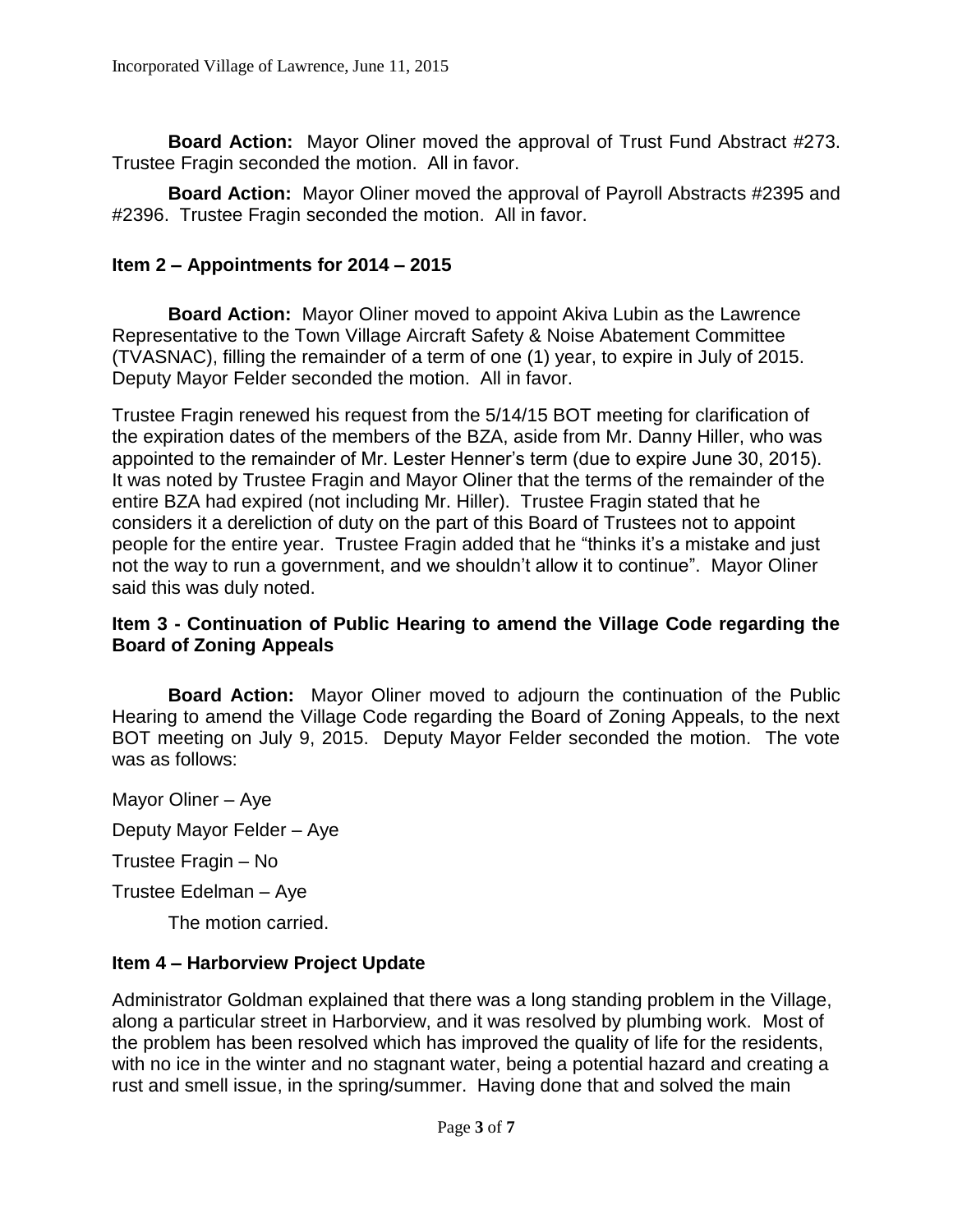problem, Administrator Goldman went on to state that there is one additional refinement that has to be made. After conferring with the engineers, the solution would require an additional expenditure of funds of no more than \$5,000.00 (possibly less) that would be required to complete the project. Some of the work would be done by the original contractor Ciarlo, and some would be done "in-house" by Village employees to reduce costs. Discussion ensued in this regard.

**Board Action:** Trustee Edelman moved to implement the necessary refinement/correction for the Harborview Project at an additional expenditure of not more than \$5,000.00. Deputy Mayor Felder seconded the motion. All in favor.

# **Item 5 – Inwood Station Upgrade Proposal**

Administrator Goldman explained that in addition to the Lawrence train station, the Village also has a responsibility at the Inwood train station on one side. On the Village of Lawrence's side there is an extensive parking lot, which has permit parking for specific times. Across the street from that parking lot was a poorly maintained commercial enterprise that has since been replaced, which is a tremendous upgrade to the immediate vicinity, as well as creating a tremendous increase in pedestrian traffic. This location has also become a gathering point for individuals, with some unacceptable behavior having been reported. The  $4<sup>th</sup>$  Precinct has been to this location and Administrator Goldman made the following possible suggestions (albeit with refinements) to help ameliorate the situation:

- 1) The Village places much more obvious and dramatic "no trespassing signs", noting that trespassers would be subject to prosecution. These would be much more aggressively posted and enforced than the Village has now.
- 2) Due to the increase in vehicular and pedestrian traffic Administrator Goldman suggested that twelve short-term parking meters be installed, given the large amount of space. Seasons Express, the new commercial entity, is operational 24 hours a day, with a security guard posted at specific hours. They have requested these types of meters be installed by the Village, stating that they would be very helpful for customer parking and security as well as possibly increase revenue for the Village.
- 3) In addition, Administrator Goldman proposed that the area be "cleaned up".

Discussion ensued in this regard. Mayor Oliner requested that Administrator Goldman prepare a plan/schedule with a dollar amount of what is being proposed, for the Board to consider and take under advisement. The hours allowed for parking need to be revisited as part of this matter as well.

**Board Action:** No Board action was taken.

### **OLD BUSINESS**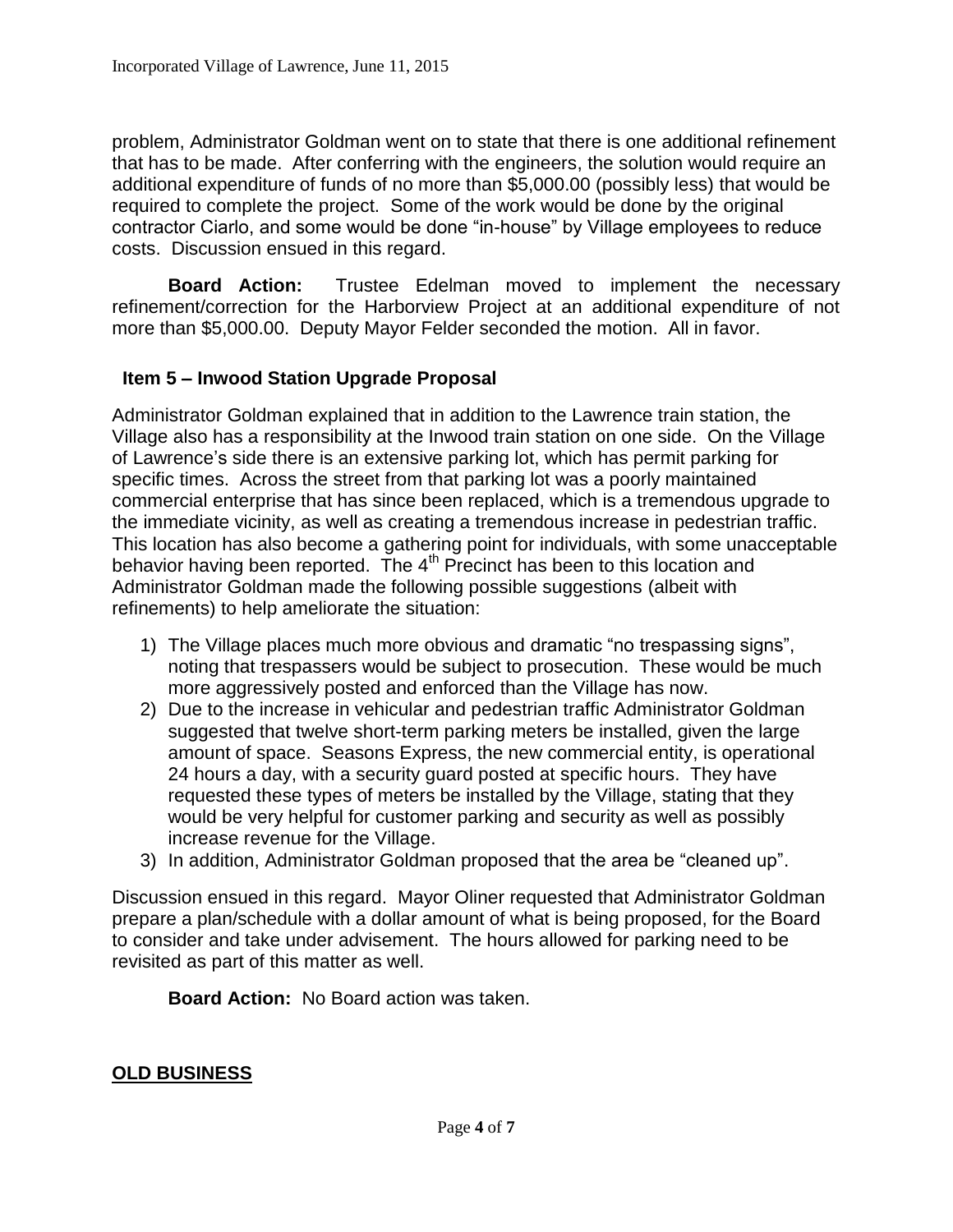1) Village's IT provider - Administrator Goldman explained that the Village's current IT provider has agreed to extend their services on a month-to-month basis, as needed by the Village, while preparations to go out to bid for same are underway. At the last BOT meeting on 5/14/15, there was no formal vote to approve going out to bid. While this has not hindered the administration in moving forward in this regard, the following vote was taken:

**Board Action:** Mayor Oliner moved to go out to bid for new Village IT equipment including the servicing of said equipment Trustee Edelman seconded the motion. All in favor.

2) Street light update – Administrator Goldman stated that cost was a consideration pertaining to the replacement of the current street lights in the Village. Mr. Goldman introduced Mr. Mitchell Gerber and Mr. Jerry Waters of LED Next, who were present at the BOT meeting and who have been very helpful and instrumental in researching this matter as well as providing a sample of an LED street light that would fit on the Village poles. This residential street light which was lit for viewing at the meeting would last ten years minimum (saving greatly on maintenance costs); it would save on electricity; it works on a sensor, it is a very bright light source; and the cost is \$996.50 for 84W/5700 Lumens and \$929.55 for 58W/2900 Lumens each. There are other (residential) LED street lights available already on (new) poles at varying competitive pricing, which is another option. These, however, might incur more installation fees/costs and needs to be researched further. The Village of Lawrence currently has approximately 1,058 street lights, some of which have been installed or replaced in the last five years, however, many of which are quite old and decrepit. PSEG would be the recipients of the massive savings on electricity, since the Village pays a fixed rate per light pole, not the amount of current used. Mr. Gerber and Mr. Waters stated that they would meet with PSEG to investigate the possible procurements of a grant to fund this project for the Village as well as look into whether or not General Electric (the manufacturer) has any information on possible rebates or funding. Discussion ensued in this regard.

Deputy Mayor Felder requested that the sample street light fixture be installed on a Village street to demonstrate how it actually looks in operation outdoors, at night, and on an existing Village pole. Mr. Gerber and Mr. Waters agreed to install the sample light for the Board to view and consider. Mayor Oliner thanked them for their time and efforts to date and going forward.

- 3) Pest Control Administrator Goldman gave an update with regard to the previously approved vendor's spraying of the Village as well as the dissemination of the black boxes by the Village DPW. The County is not scheduled to spray until July and will send notification prior to the spraying. Mr. Goldman listed the Village areas sprayed. Discussion ensued in this regard.
- Page **5** of **7** 4) Zion Park improvements – Trustee Fragin noted that at the prior BOT meeting on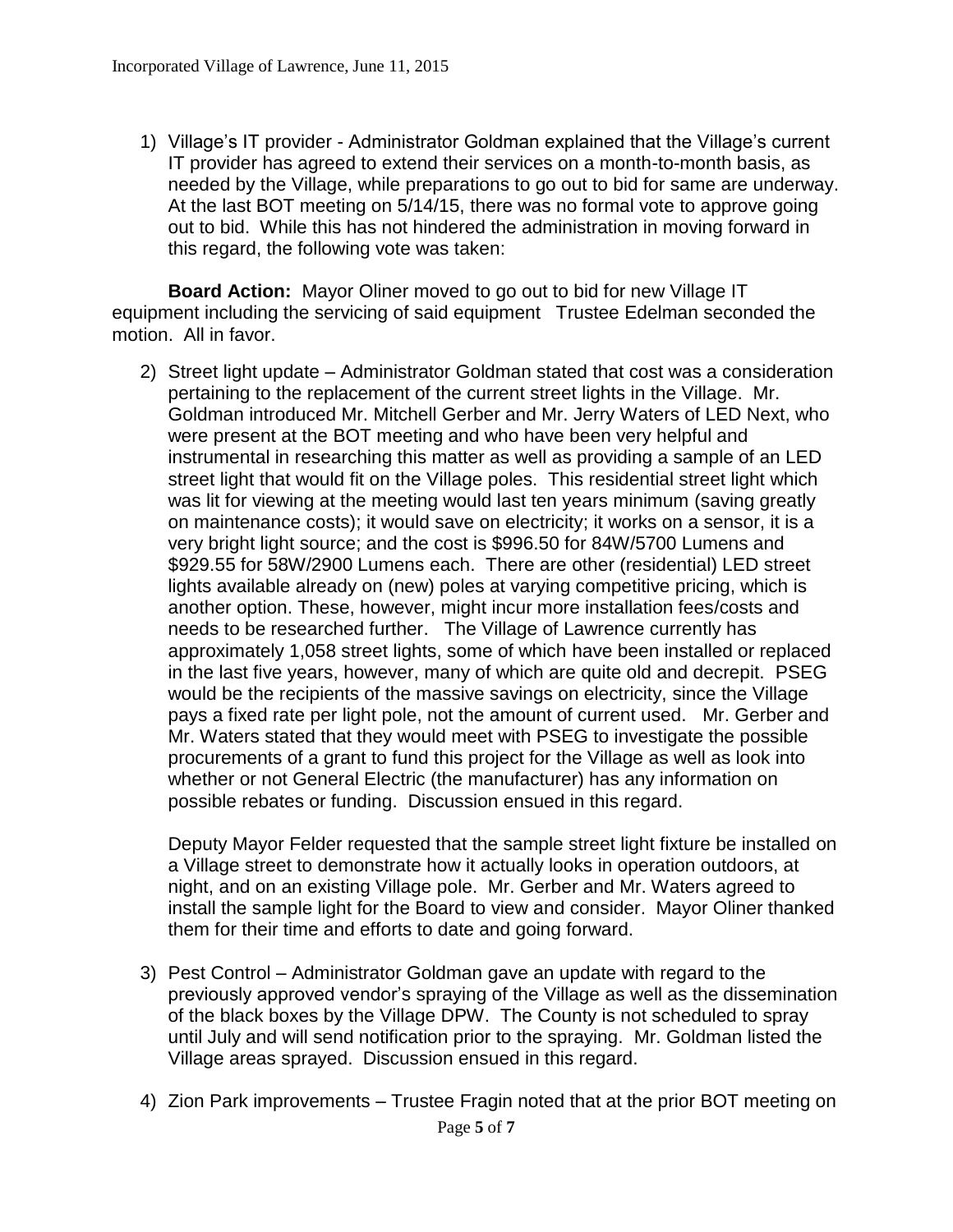May 14, 2015, the vote did not include schematics or a cost amount/price for the grass area project. It was noted that much of the work was being done "inhouse". Some discussion ensued and Administrator Goldman provided the following cost amounts:

- $\bullet$  Fence = \$8.700.00
- $\bullet$  Top soil = \$880.00
- $\bullet$  Cobblestones = \$500.00
- $\textdegree$  Cement = \$50.00
- The rest is being done "in-house"
- Sprinkler = not being done at this time; one estimate was  $$4,400.00$

**Board Action:** Mayor Oliner moved the approval of the above expenditures, to expand and make a small grassy area adjacent to Zion Park from the existing parking spaces, up to \$15,000.00 for all of the (separate/individual) acquisitions, including the lowest responsible bid for the sprinkler, in total. Deputy Mayor Felder seconded the motion. The vote was as follows:

Mayor Oliner – Aye

Deputy Mayor Felder – Aye

Trustee Fragin – Abstained

Trustee Edelman – Aye

The motion carried.

- 5) Outdoor dining Mayor Oliner stated that the restaurant Prime Bistro Steakhouse, next to Stefan's Florist on Central Avenue, has requested permission to use the sidewalk for outdoor dining. Years ago the Village granted permission to Chosen Island for outdoor seating, which was never implemented. Carlos and Gabby's currently have outdoor seating. Discussion ensued in this regard. Mayor Oliner instructed Village Administrator Goldman and Village Attorney Peter Bee to research the Village Code/Law pertaining to this issue as well as what was done regarding Chosen Island in 2003, rescinded in 2005.
- 6) LY&CC Update LY&CC General Manager Leo McMahon stated that the LY&CC is doing "very well financially". Based on revenues and payroll golf is up 15% from last year, the Marina is up  $1 - 2\%$ ; the catering is up 20% and it was "up" last year, so the Club is doing really well in that area; Tennis is down about 3%; the first bunker is being installed by Valley Crest in about a week with three different types of sand to determine which is best (on the golf course); the driving range is "packed" with Village residents and Club members; Memorial Day was a huge success; there was a Family Day Tournament this past weekend with about 100 players which was great according to Mr. McMahon. Royalton Caterers is considering having a dinner at the Marina in July for all members and Village residents interested. Mayor Oliner requested that Mr. McMahon research the